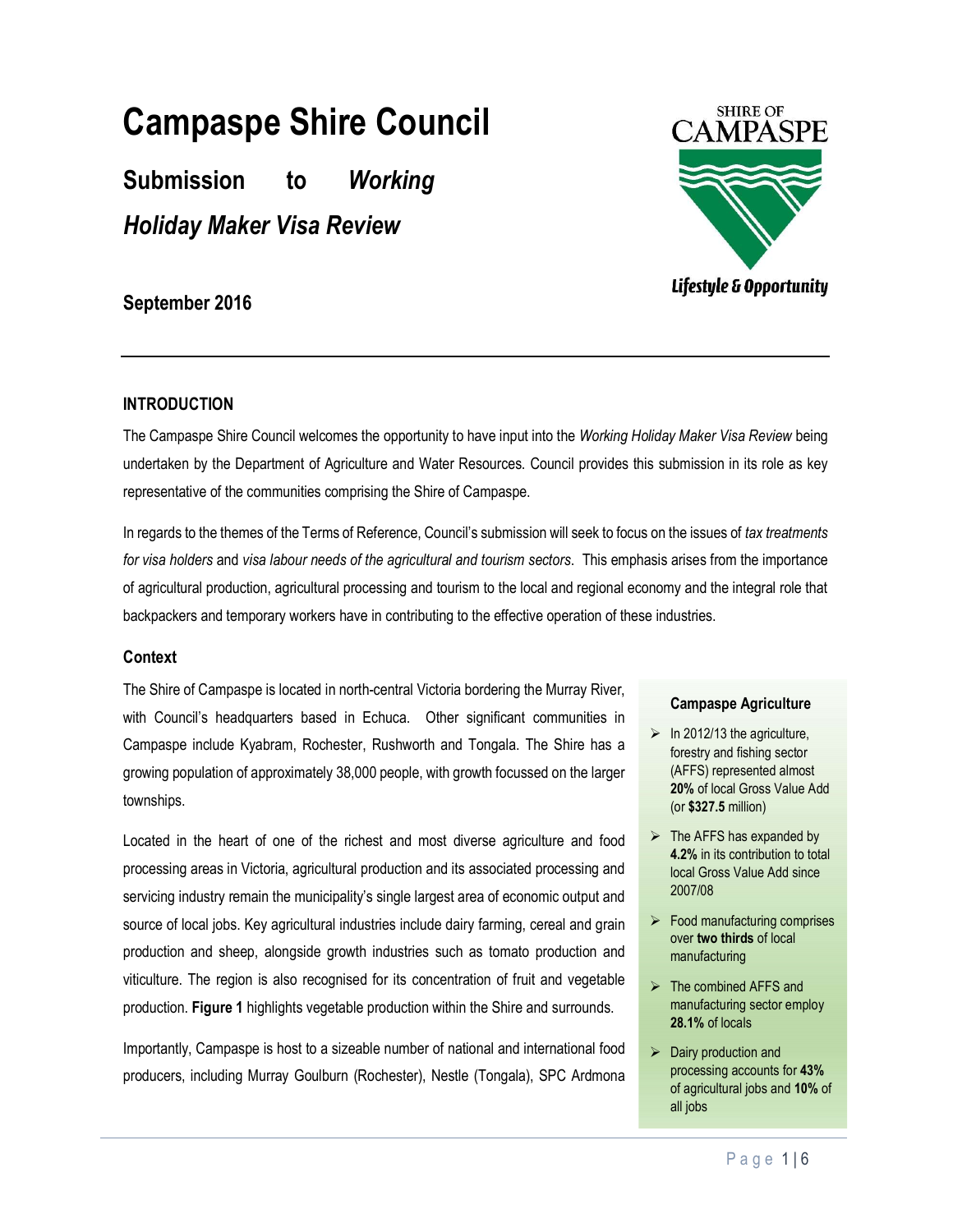(Coca-Cola Amatil) (Kyabram), Kagome (Echuca), Fonterra (Stanhope), Kraft Heinz (Echuca), Simplot Australia (Echuca) and Parmalat (Echuca).

Tourism is also an important contributor to the local and regional economy, with the iconic Murray River and the historic regional centre of Echuca being among Victoria's key tourist destinations.



## **DISCUSSION**

#### Concerns from the business community

The proposed 'backpacker tax' is generating considerable conversation within the Shire of Campaspe given the labour role served by working holiday makers across a broad range of local businesses, particularly in agriculture. The key concerns being heard within the community can be summarised as follows:

Increasing the rate of taxation would reduce the average income of working holiday makers by one third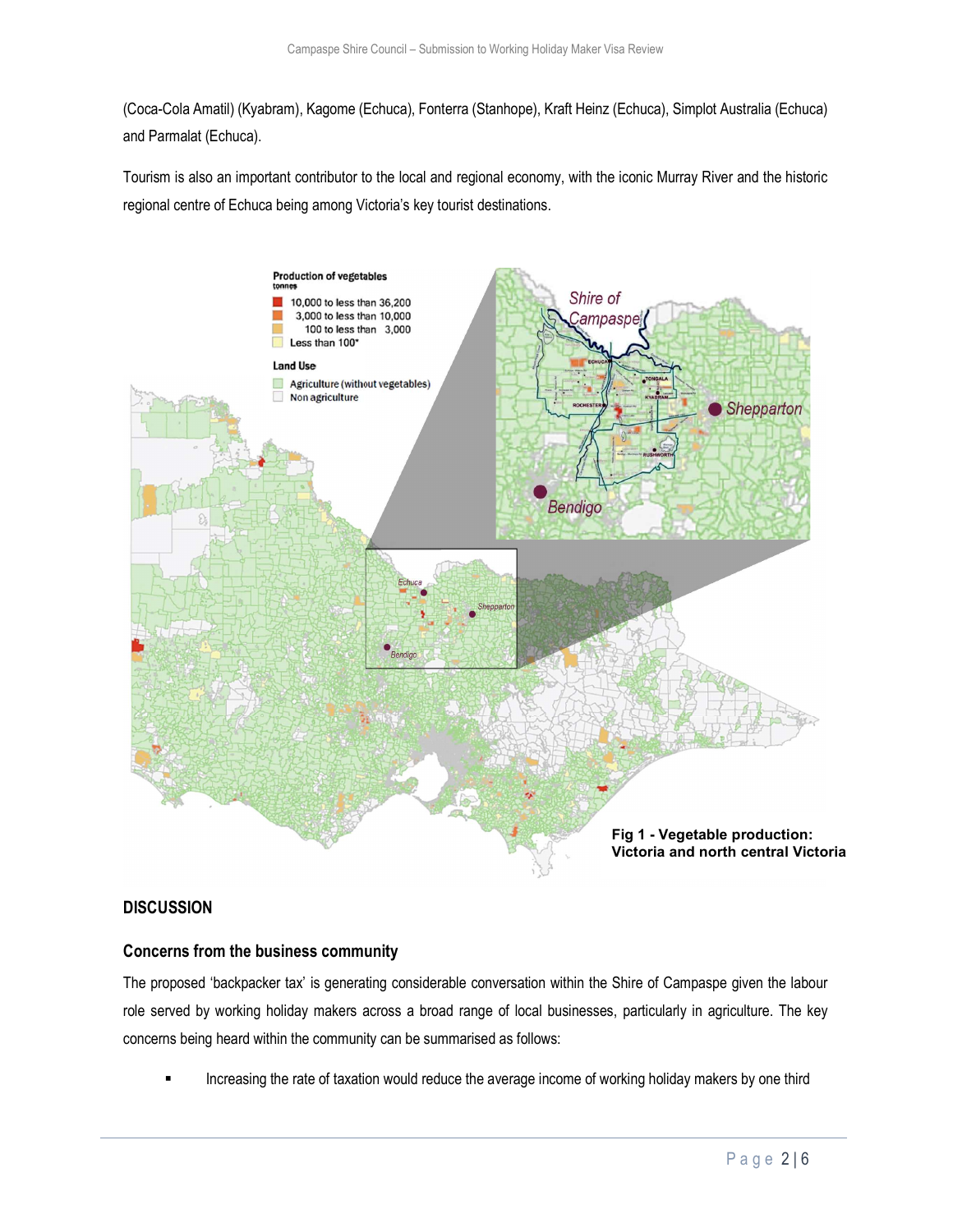- Increasing the rate of taxation will act as a disincentive to working in Australia, substantially reducing the pool of available labour
- A lack of labour supply would have substantial impact on the agriculture sector, in particular for the harvest of 'time critical' crops including tomato, fruit, and other horticulture
- A decrease in the number of working holiday makers and their spending capacity would impact on local economies through reduced essential and discretionary spending, including:
	- accommodation
	- food
	- transportation and fuel
	- entertainment

Council has reviewed the background information on the matter and has undertaken a number of direct discussions with affected stakeholders. By way of example, Appendix 1 contains a case study from a local business that provides an accommodation and labour matching service for working holiday makers. Given the feedback from stakeholders and the concerns heard within the broader community, Council wishes to make the following comments and observations regarding the proposal to increase the tax rates for working holiday makers.

#### Labour supply

Council agrees that increasing the rate of taxation to 32.5% will act as a disincentive to undertaking a working holiday in Australia, and in doing so will substantially reduce the pool of available labour.

This would have a negative impact in this region through limiting the supply of labour to the agriculture sector, directly affecting local industries including tomatoes, fruit, vegetables and viticulture.

#### Labour shortages

Council observes that working holiday makers assist in supplying labour to industries that have traditionally found it difficult to fill positions, particularly seasonal agricultural work.

Actively creating disincentives for working holiday makers through taxation is unlikely to increase the likelihood of the longterm unemployed in Australia taking up employment in these industries, given the historical labour shortage observed for this type of work.

#### Competition for workers

Council notes that Australia is just one country in a competitive marketplace for international backpackers and workers, with direct competition from countries like New Zealand and Canada. For comparison, it is noted that the taxation rate in New Zealand on earnings of NZ\$0 to NZ\$14,000 is only 11.95%.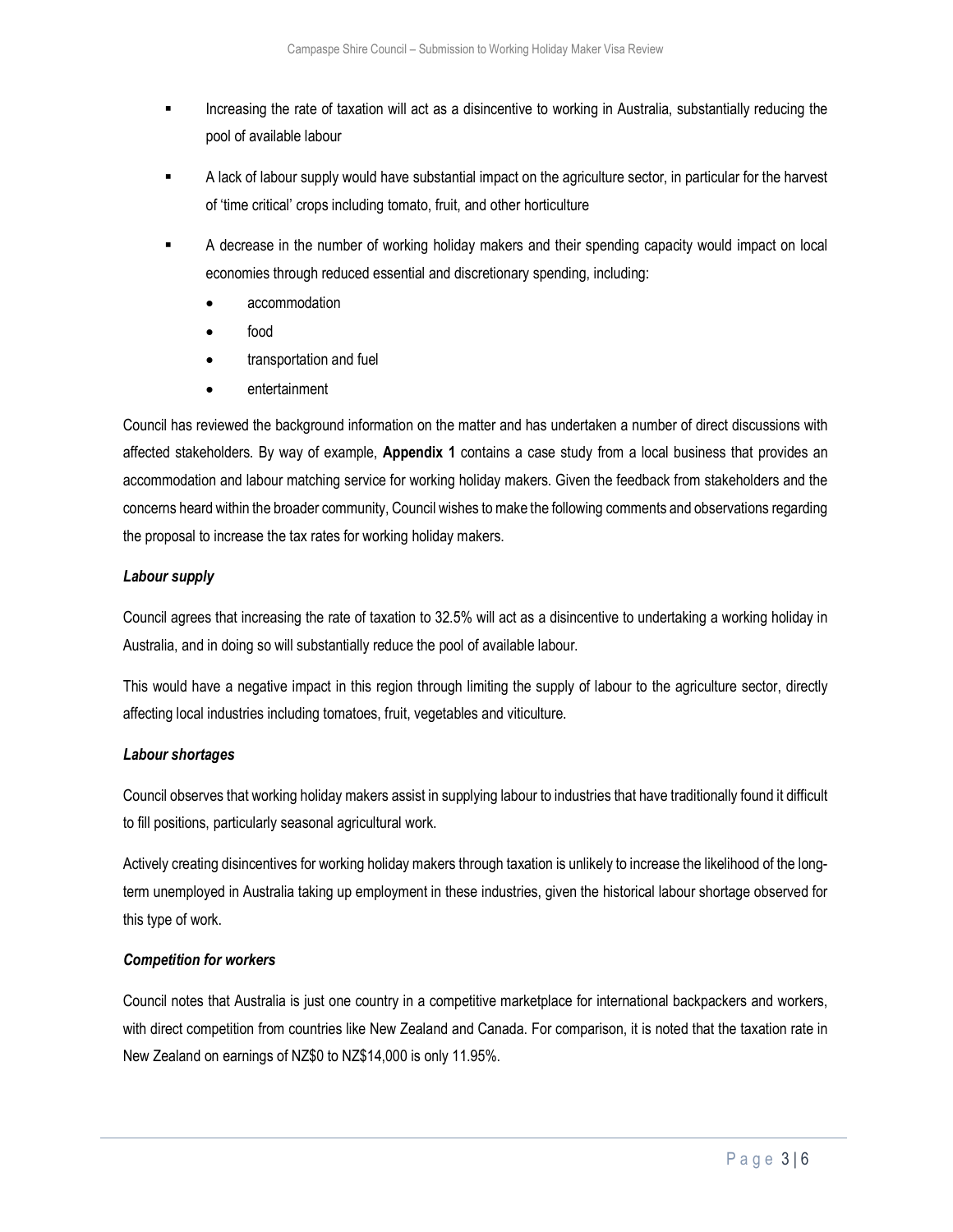#### Local and regional spending

The income earned by working holiday-makers in Australia is typically intended for spending within Australia, including for living expenses while working or for undertaking further travel within Australia. Many businesses in Campaspe currently benefit from the increased spending of working holiday makers in the region, including in smaller towns and communities.

#### Regional promotion

Council notes that the ability to readily work in the regions brings international tourists to locations that they would not normally go. This helps foster ongoing international friendships and relationships, and assists in the further promotion of travel to regional Australia.

#### Administration and compliance

Earnings for working holiday makers are currently taxed at the normal rate, making it simple for employers to administer. Council would be concerned at any measure that increased the administrative burden for businesses.

It is also observed that higher tax rates could increase the likelihood of tax evasion and create a 'black market' in agricultural labour.

#### Specific consultation questions

The feedback portal for the Working Holiday Maker Visa Review seeks responses to a number of specific questions. Council provides its responses below in full so as to provide further clarity to its position on these questions.

1. Working holiday makers undertake work that Australians are unable or unwilling to perform.

 $\rightarrow$  Somewhat Agree. Council is aware that there has historically been a lack of labour supply across the local agricultural sector, in particular for seasonal work during harvest.

However, Council does not necessarily agree with the use of the language unable or unwilling as posed by the question, although acknowledges that there is clearly an impediment to local take-up of employment in certain fields that should be further explored as part of the review.

2. Backpackers should pay at least some tax while in Australia.

 $\rightarrow$  Somewhat Agree: Council notes that backpackers are currently subject to the same rates of taxation as an Australian resident and in this regard backpackers do pay tax once they reach the threshold. As to whether a separate rate of taxation should apply, Council has not formed a view on this except to reiterate that 32.5% is too high and will detrimentally impact the supply of labour.

3. Working holiday makers should be able to access their superannuation when they depart Australia.

 $\rightarrow$  Don't know: Council does not have adequate information to form a view on this question.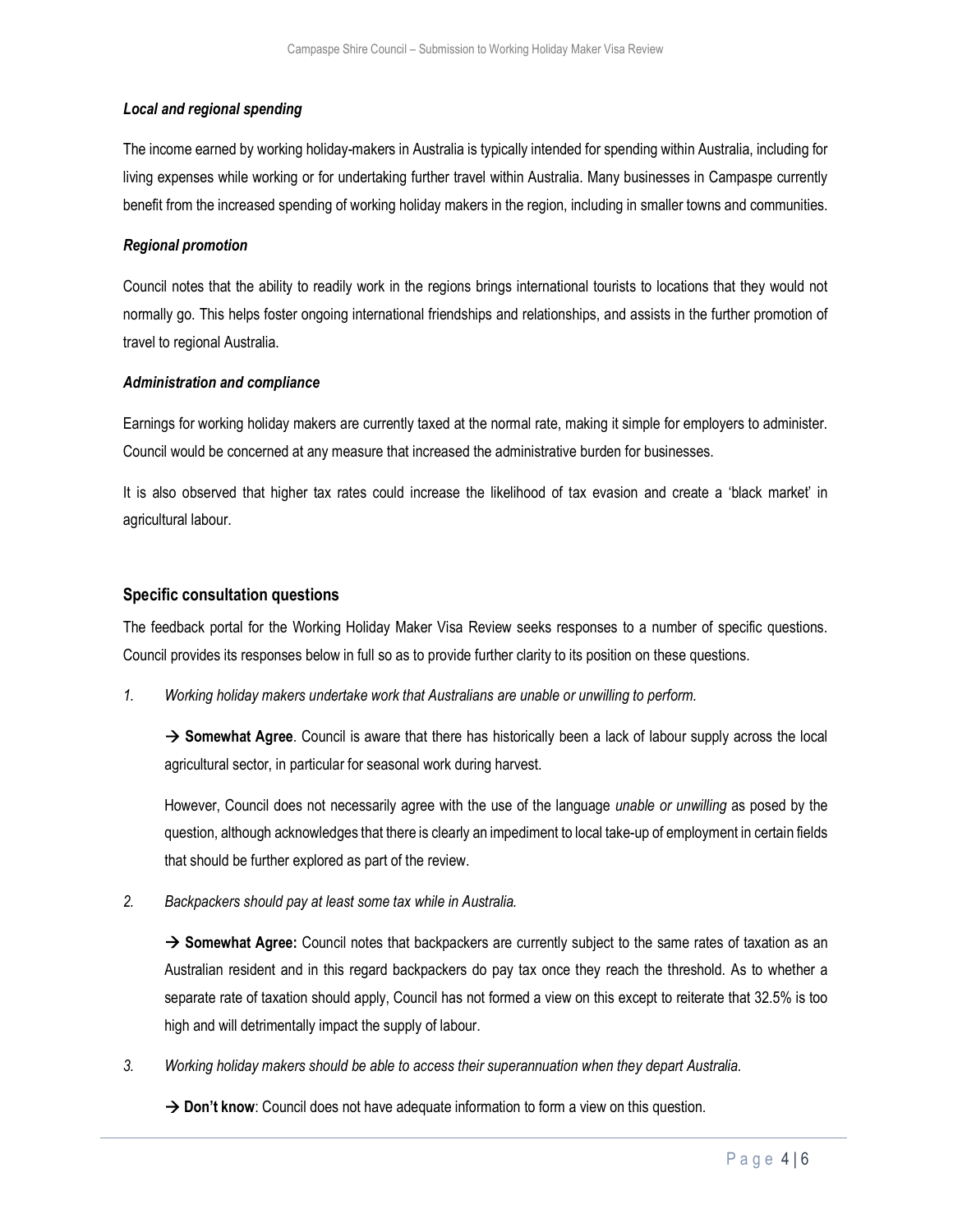4. The number of working holiday makers coming to Australia will decline if a 32.5 per cent income tax rate is enforced.

 $\rightarrow$  Strongly Agree: Given the international competitiveness for working holiday makers, the imposition of a 32.5% tax rate will act as a strong disincentive to come to Australia.

5. Working holiday makers contribute to regional Australia.

 $\rightarrow$  Strongly Agree: Council's submission has discussed not only the valuable work that is undertaken by working holiday makers locally - in particular in the area of agricultural - but also the value of bringing international visitors to areas of regional Australia that are not typically part of the Australian travel experience.

6. It is important that working holiday makers spend time outside major cities.

→ Strongly Agree: Regional Australia offers a rewarding and different experience for travelers to that offered by urban Australia. Regional Australia also offers a unique and genuine 'rural' experience synonymous with Australia's identity and international reputation.

7. Australian workers should be given the opportunity to work, before the role is offered to a working holiday maker.

 $\rightarrow$  Somewhat Agree: Council agrees that opportunities should be made available to Australian workers, in particular those experiencing long-term unemployment. However the premise of this question appears to suggest that this practice does not currently take place, which is not necessarily the case. As indicated in this submission, working holiday makers are almost invariably taking on labour roles that have historically been very difficult to fill.

8. The labour hire industry is sufficiently regulated with respect to working holiday makers.

 $\rightarrow$  Don't know: Council does not have adequate information to form a view on this question.

9. The amount of red tape involved in employing workers is about right.

 $\rightarrow$  Don't know: Council does not have adequate information to form a view on this question.

\_\_\_\_\_\_\_\_\_\_\_\_\_\_\_\_\_\_\_\_\_\_\_\_\_\_\_\_\_\_

10. I am aware of government programmes to help people in seasonal and temporary jobs.

 $\rightarrow$  Yes: Council is broadly aware of the government programmes in question.

Attached: Appendix 1 - Case Study